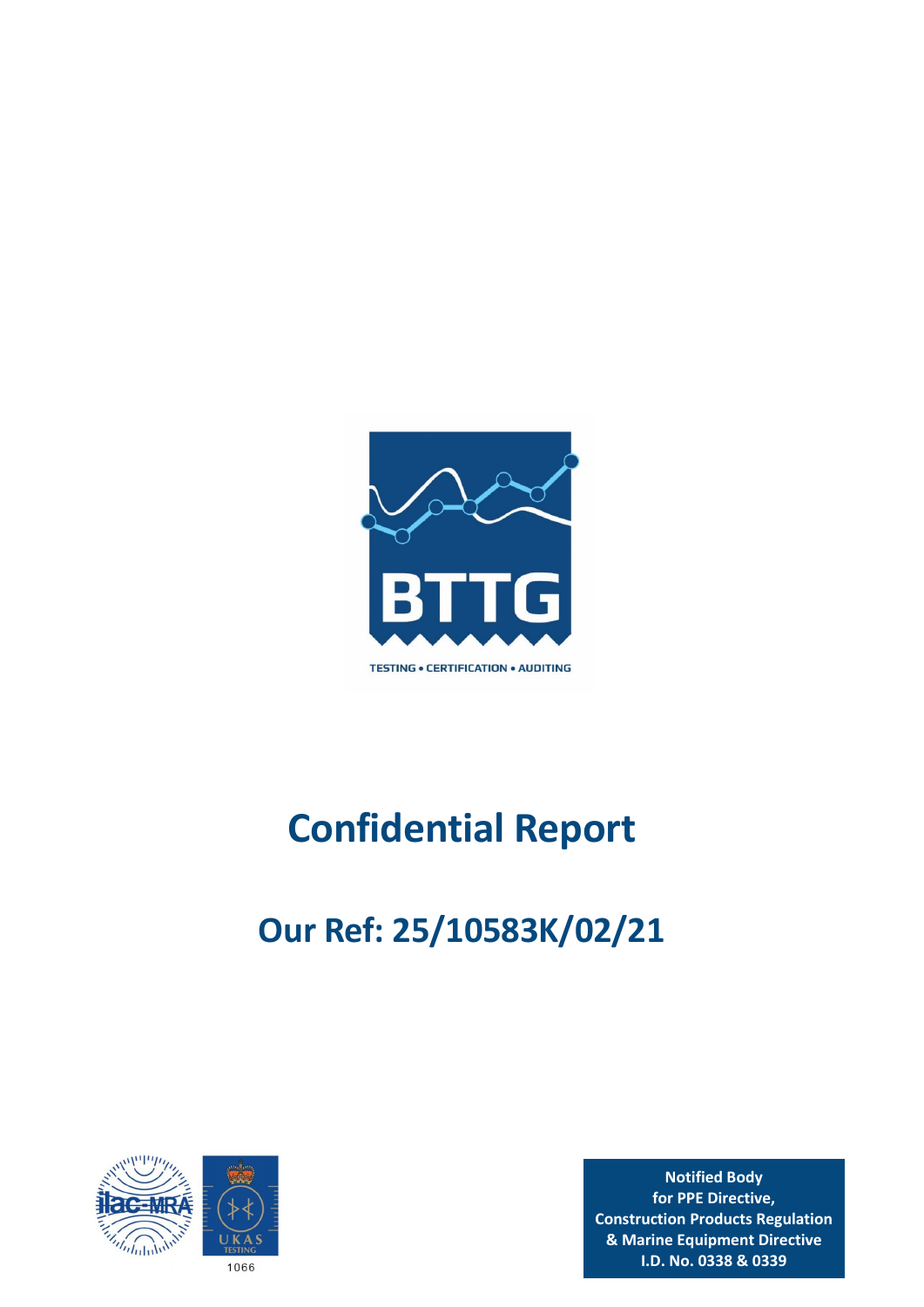

subcontracted test, UKAS accredited

\*\* subcontracted test, EN ISO/IEC 17025 accredited

not UKAS accredited

Note: This report relates only to the samples submitted and as described in the report.

Shirley® Technologies Limited. Registered Office: Wira House, West Park Ring Road, Leeds, LS16 6QL. A company registered in England & Wales with company number 04669651. VAT Number GB 816764800. BTTG™ and Shirley® are trade names of Shirley Technologies Ltd. The supply of all goods and services is subject to our standard terms of business, copies of which are available on request. Our laboratories are accredited to EN ISO/IEC 17025.

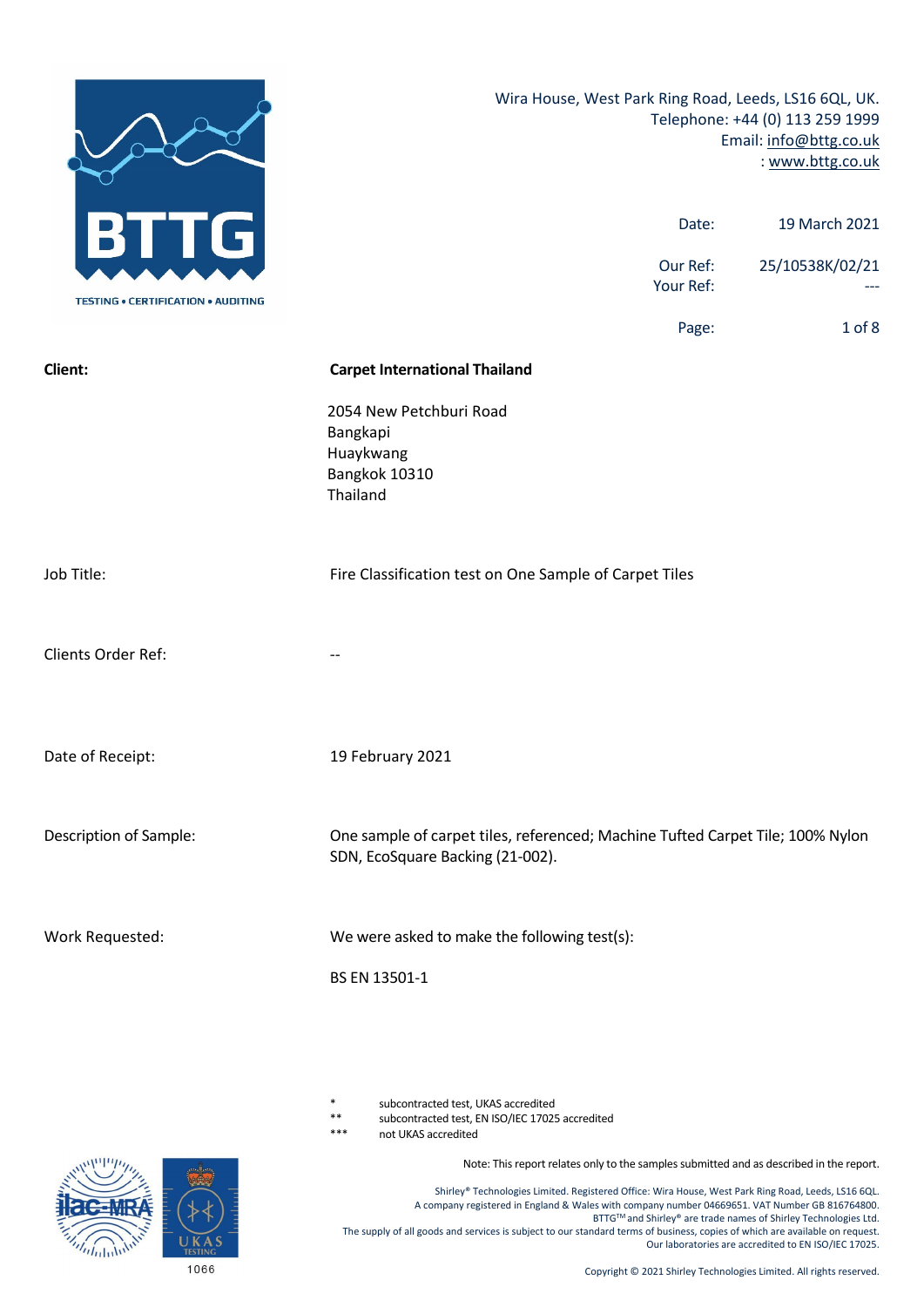

| 19 March 2021   | Date:                 |
|-----------------|-----------------------|
| 25/10538K/02/21 | Our Ref:<br>Your Ref: |
| $2$ of $8$      | Page:                 |

# **FIRE TESTS ACCORDING TO BS EN ISO 11925‐2:2010 Reaction to fire tests for building products – Part 2: Ignitability when subjected to direct impingement of flame**

Date of Test**:** 18/03/2021

# **Conditioning**

Test specimens and filter paper conditioned as described in BS EN 13238:2010.

# **Procedure**

The sample was tested in accordance with BS EN ISO 11925‐2:2010.

Three specimens from each direction were tested in accordance with the above standard. Specified filter paper was placed beneath the specimen holder and replaced between tests.

The specimens were mounted vertically in the specimen holder so that one end and both sides were enclosed with the exposed end 30mm from the end of the frame. The burner was inclined at an angle of 45º. The flame height was set at 20 mm with the flame impinging on the specimen for 15 seconds on the centre line, 40 mm above the bottom edge.

A marker was placed 150 mm above the upper end of the burner and the time recorded when the flame tip reached the marker, if applicable. The following parameters were also recorded:‐

- 1. If ignition occurs
- 2. Presence of flaming debris, if applicable
- 3. Ignition of the filter paper, if applicable

# **Duration of test**

For a flame application time of 15 seconds, the total test duration is 20 seconds after application of the flame.



Shirley® Technologies Limited. Registered Office: Wira House, West Park Ring Road, Leeds, LS16 6QL. A company registered in England & Wales with company number 04669651. VAT Number GB 816764800. BTTGTM and Shirley® are trade names of Shirley Technologies Ltd. The supply of all goods and services is subject to our standard terms of business, copies of which are available on request. Our laboratories are accredited to EN ISO/IEC 17025.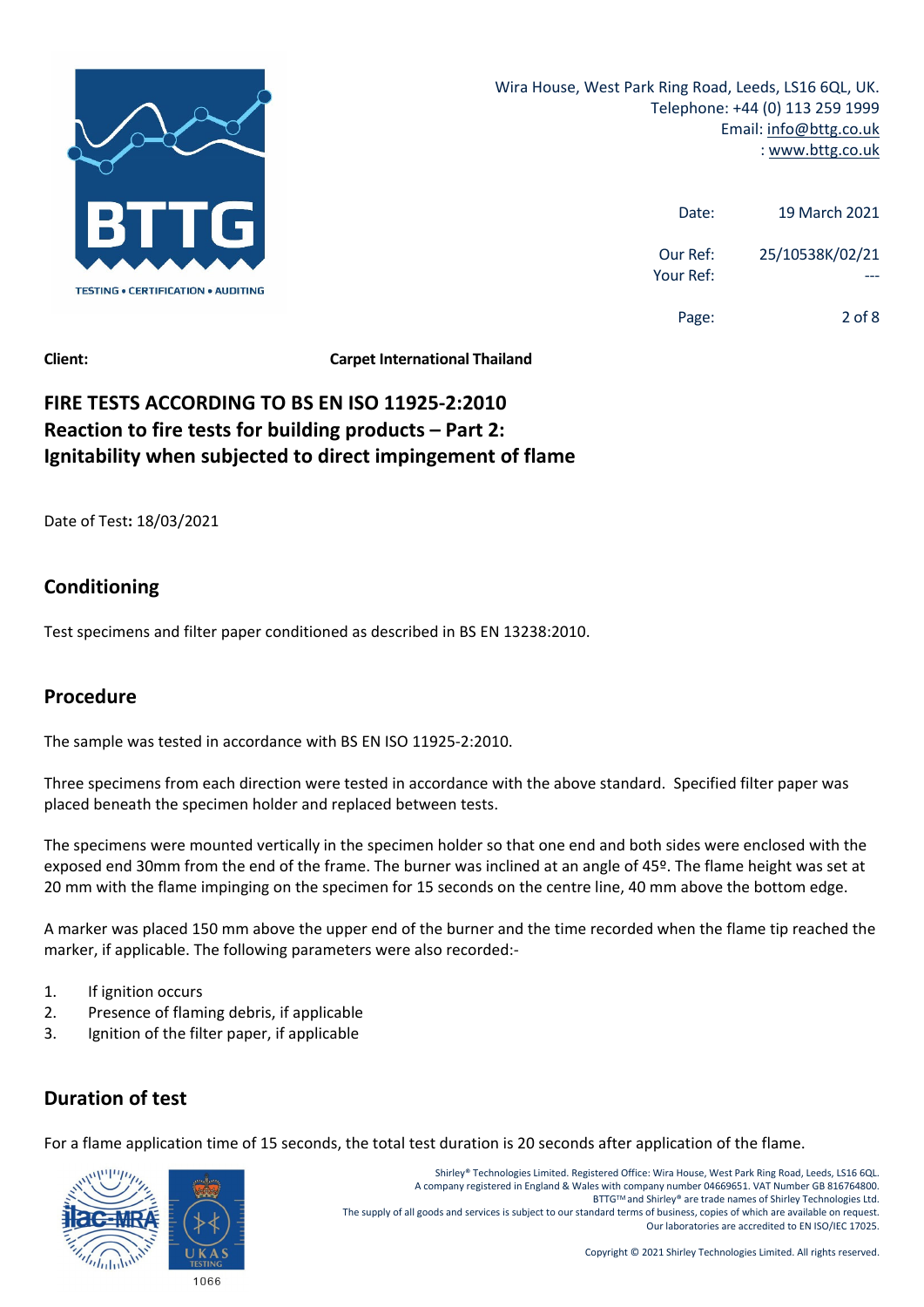

| 19 March 2021   | Date:                 |
|-----------------|-----------------------|
| 25/10538K/02/21 | Our Ref:<br>Your Ref: |
| 3 of 8          | Page:                 |

## **Classification Criteria**

The samples were classified according to BS EN 13501‐1:2007+A1:2009 Fire classification of Construction Products and Building Elements: Part 1 – Classification using Test Data from Reaction to Fire Tests, Table 1 – Classes of reaction to fire performance for construction products excluding floorings.

|                | <b>Flaming Classification</b>      |
|----------------|------------------------------------|
| Classification | Criteria (mean values)             |
| Eы             | $Fs \leq 150$ mm within 20 seconds |
| Fer.           | None (No performance determined)   |

|                   | Flaming droplets / particles classification |
|-------------------|---------------------------------------------|
| Classification    | Criteria                                    |
| No classification | Pass                                        |
| d2                | Fail (Ignition of paper)                    |

### **Results**

|                  |   |             | Tip of flame reaches 150mm |                | Flaming droplets |              |
|------------------|---|-------------|----------------------------|----------------|------------------|--------------|
| Specimen         |   | Ignition    |                            |                | Ignition of      |              |
|                  |   | (Yes or No) | Yes or No                  | Time taken (s) | Yes or No        | Filter paper |
|                  |   |             |                            |                |                  | (Yes or No)  |
| Machine          | 1 | Yes         | No                         | N/A            | No               | No           |
| <b>Direction</b> | 2 | <b>Yes</b>  | No                         | N/A            | No               | No           |
|                  | 3 | <b>Yes</b>  | No                         | N/A            | No.              | No           |
|                  |   |             |                            |                |                  |              |
| Across           | 1 | Yes         | No                         | N/A            | No.              | No           |
| Machine          | 2 | <b>Yes</b>  | No                         | N/A            | No               | No           |
| Direction        | 3 | Yes         | No.                        | N/A            | No.              | No           |

### **Note**

The specimens of floor covering were tested loose laid over a 6mm fibre cement board, as defined in BS EN 13238:2010.

The substrate used was a fibre cement board (ISO 390) with a thickness of (6±1)mm and a density of (1,800±200) Kg/m<sup>3</sup> representing the standard substrate of Class A1fl or A2fl.



The supply of all goods and services is subject to our standard terms of business, copies of which are available on request. Our laboratories are accredited to EN ISO/IEC 17025.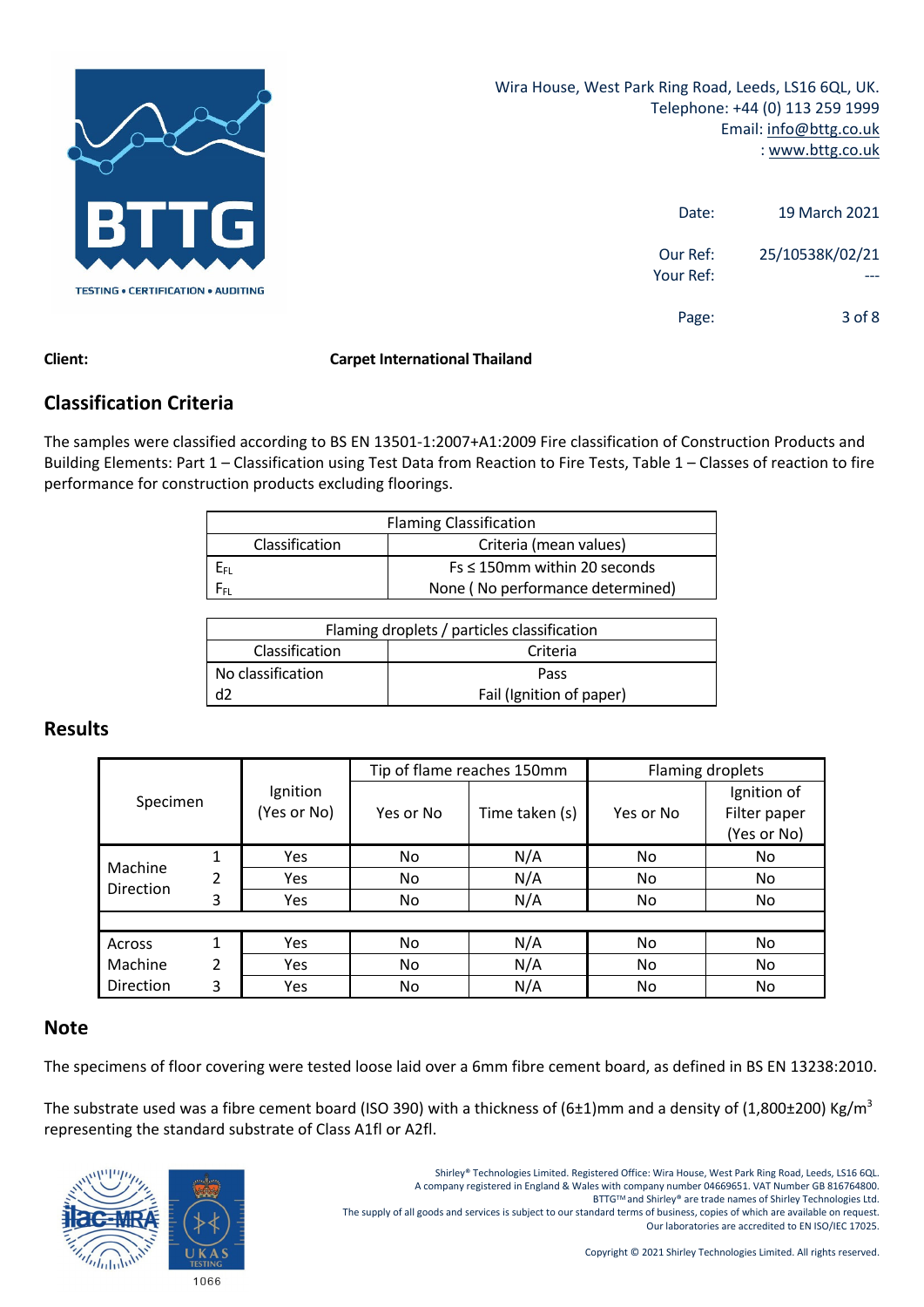

| 19 March 2021   | Date:                 |
|-----------------|-----------------------|
| 25/10538K/02/21 | Our Ref:<br>Your Ref: |
| 4 of 8          | Page:                 |

# **FIRE TESTS ACCORDING TO BS EN ISO 9239‐1:2010 Reaction to fire tests for Floorings ‐ Part 1: Determination of the burning behaviour using a radiant heat source (ISO 9239‐1:2010)**

Date of Test: 18/03/2021

# **Conditioning**

The specimens were conditioned in accordance with BS EN 13238:2010. The substrate used was a fibre cement board (ISO 390) with a thickness of (6±1)mm and a density of (1,800±200) Kg/m<sup>3</sup> representing the standard substrate of Class A1fl or A2fl.

# **Procedure**

The test was carried out in accordance with BS EN ISO 9239‐1:2010. The sponsor sampled and cut the specimens to the dimensions stated.

Specimens were individually placed in the combustion chamber and allowed to preheat for two minutes under a radiant panel, which gives an imposed radiant flux ranging from approximately 11.0 kW/m<sup>2</sup> to 1.0 kW/m<sup>2</sup> along the specimen.

The pilot flame used was the line burner as described and was applied to the surface of the specimen for 10 minutes and then removed.

The flame front was measured at the end of the test or at 30 minutes if applicable.

Test termination was considered to be when the flame front self extinguished or at 30 minutes, which ever is the sooner.

The heat flux from the panel incident on the specimen when self extinguished or at 30 minutes (critical heat flux CHF or HF‐30) was calculated from a prior calibration.

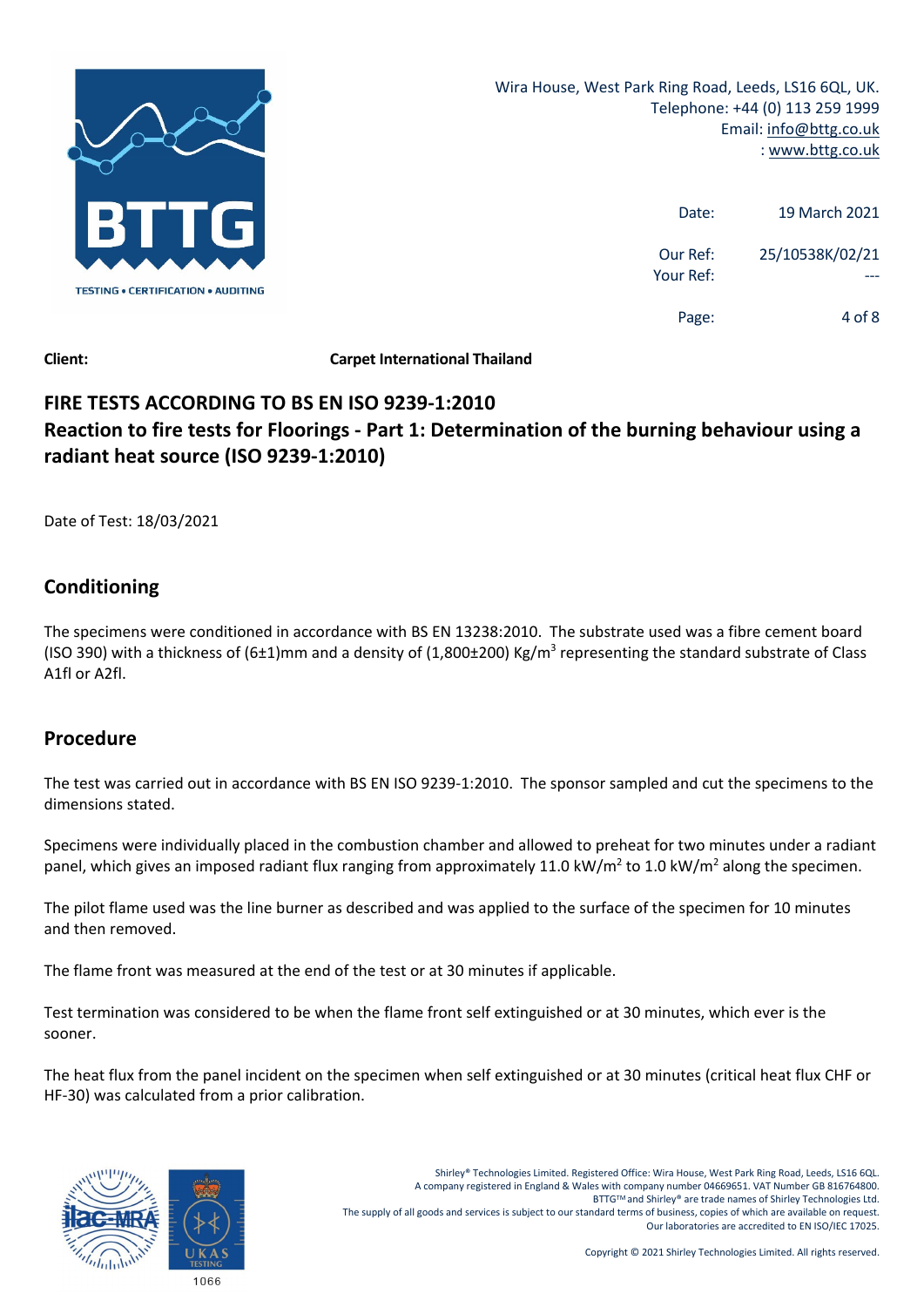

| 19 March 2021   | Date:                 |
|-----------------|-----------------------|
| 25/10538K/02/21 | Our Ref:<br>Your Ref: |
| $5$ of $8$      | Page:                 |

## **Classification Criteria**

The samples were classified according to BS EN 13501‐1:2007+A1:2009 ‐ Fire classification of Construction Products and Building Elements: Part 1: Classification using Test Data from Reaction to Fire Tests.

For floorings, including their surface coverings the classes are:

| Classification | Classification Criteria (mean values)<br>(kW/m <sup>2</sup> ) |
|----------------|---------------------------------------------------------------|
| Bfl            | 8.0                                                           |
| Cfl            | 4.5                                                           |
| Dfl            | 3.0                                                           |
|                | Smoke Production % x min                                      |
| s1             | $\leq 750$                                                    |
| s2             | Not s1                                                        |

When tested to BS EN ISO 11925-2:2010 the sample has to have a flame spread (Fs) of: Fs ≤ 150mm within 20 seconds (Class Efl).

### **Results**

The test results relate to the behaviour of the test specimens of a material under the particular conditions of test; they are not intended to be the sole criterion for assessing the full potential fire hazard of the materials in use.

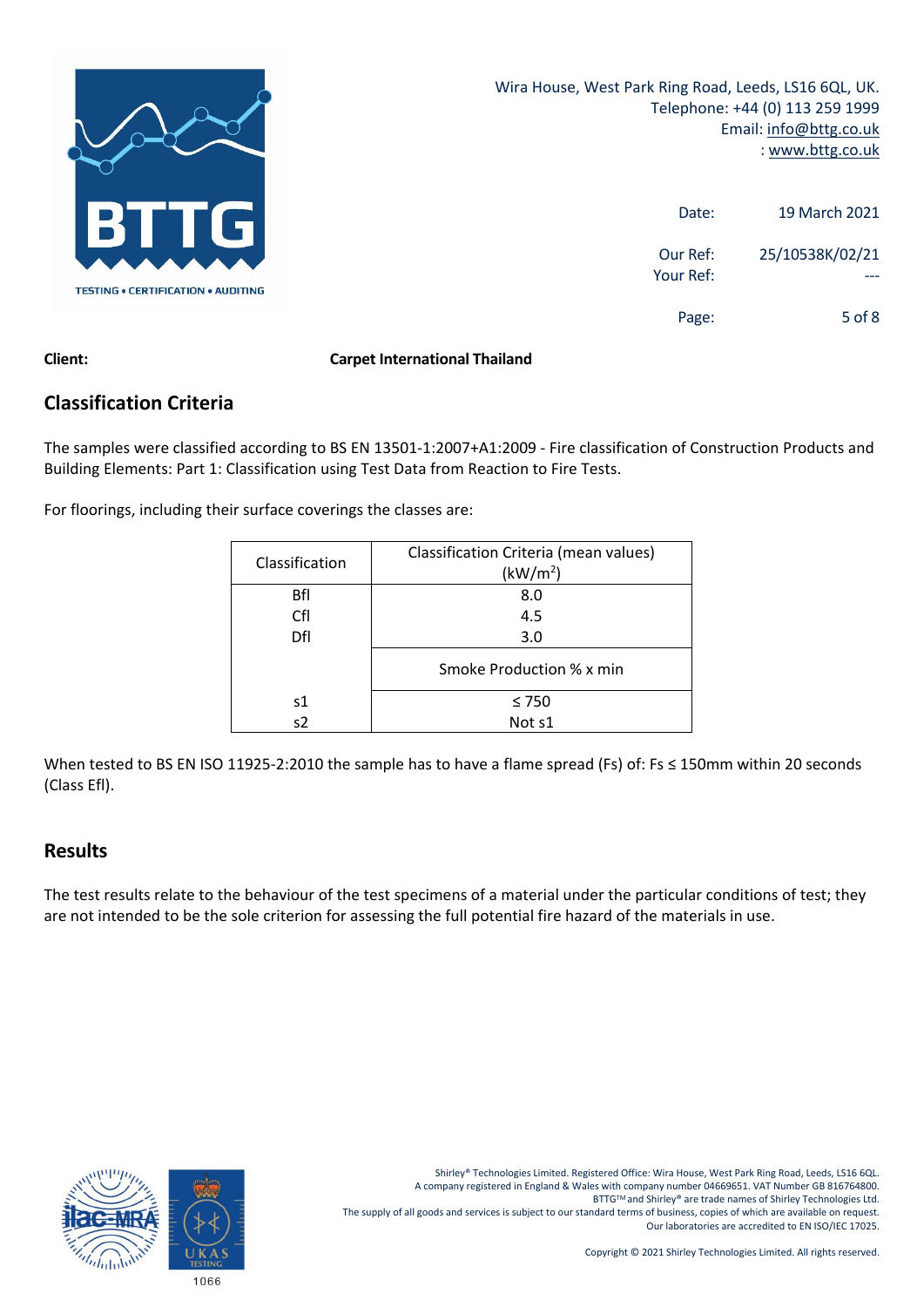

| 19 March 2021   | Date:                 |
|-----------------|-----------------------|
| 25/10538K/02/21 | Our Ref:<br>Your Ref: |
| 6 of 8          | Page:                 |

# **Results (Continued)**

| Specimen No.           | Direction of  |       | <b>Smoke Obscuration</b> | Maximum Flame | <b>Critical Heat</b>     | Duration of   |
|------------------------|---------------|-------|--------------------------|---------------|--------------------------|---------------|
|                        | specimen      | Max % | $%x$ min                 | front (mm)    | Flux ( $\text{kW/m}^2$ ) | Flaming (sec) |
| 1                      | Machine       | 100   | 536                      | 405           | 5.3                      | 1320          |
| 2                      | Across        | 100   | 547                      | 460           | 4.5                      | 1800          |
| 3                      | <b>Across</b> | 100   | 511                      | 465           | 4.4                      | 1330          |
| 4                      | <b>Across</b> | 100   | 366                      | 305           | 6.9                      | 751           |
| Mean of 3<br>specimens | Across        | 100   | 475                      | 410           | 5.3                      | 1294          |

| Distance   |      | Time for each specimen to burn (s) |          |                |
|------------|------|------------------------------------|----------|----------------|
| Burnt (mm) | 1    | $\overline{2}$                     | <u>3</u> | $\overline{4}$ |
| 50         | 200  | 197                                | 200      | 180            |
| 100        | 230  | 221                                | 221      | 230            |
| 150        | 277  | 240                                | 250      | 270            |
| 200        | 317  | 269                                | 280      | 300            |
| 250        | 346  | 290                                | 310      | 455            |
| 300        | 400  | 390                                | 386      | 600            |
| 350        | 600  | 500                                | 540      | --             |
| 400        | 1030 | 720                                | 1040     | --             |
| 450        |      | 1200                               | 1200     |                |

# **Observation**

Specimen 1 the flame crossed gap at 346 seconds. Specimen 2 the flame crossed at 290 seconds. Specimen 3 the flame crossed at 310 seconds. Specimen 4 the flame crossed at 455 seconds, also flame took longer to cross gap so burned out quicker.

### **Note**

One specimen was initially tested in each direction and whichever direction gave the worst result a further two specimens were tested. Only the results of the 3 specimens in the same direction were used to calculate the mean results.

The specimens of floor covering were tested loose laid over a 6mm fibre cement board, as defined in BS EN 13238:2010.



Shirley® Technologies Limited. Registered Office: Wira House, West Park Ring Road, Leeds, LS16 6QL. A company registered in England & Wales with company number 04669651. VAT Number GB 816764800. BTTGTM and Shirley® are trade names of Shirley Technologies Ltd. The supply of all goods and services is subject to our standard terms of business, copies of which are available on request. Our laboratories are accredited to EN ISO/IEC 17025.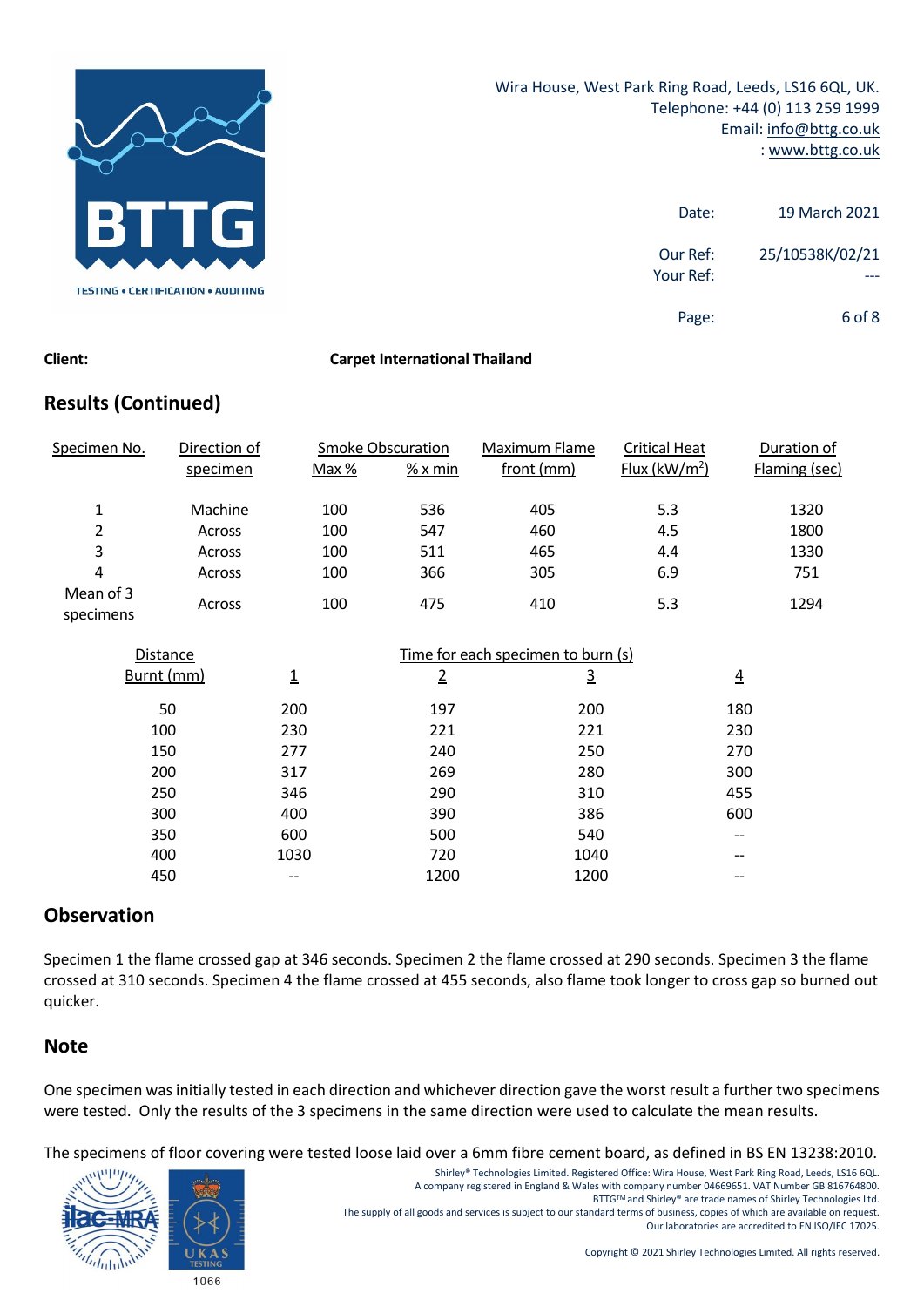

Wira House, West Park Ring Road, Leeds, LS16 6QL, UK. Telephone: +44 (0) 113 259 1999 Email: info@bttg.co.uk : www.bttg.co.uk

| 19 March 2021   | Date:                 |
|-----------------|-----------------------|
| 25/10538K/02/21 | Our Ref:<br>Your Ref: |
| 7 of 8          | Page:                 |

### **Client: Carpet International Thailand**

### **Comment**

The results meet the requirements of a **Class C<sub>fl</sub>-s1**, as specified in BS EN 13501-1:2007+A1:2009.

Uncertainty of measurement has not been taken into account when presenting the test result. The relevant uncertainty value is included as an annex which forms an integral part of the report.

| Reported by:.      | 33 Velvel                                           | B Marsden (Mrs), Senior Fire Technician |
|--------------------|-----------------------------------------------------|-----------------------------------------|
| Countersigned by:. |                                                     | . P Doherty Manager                     |
|                    | $\bullet$ . $\bullet$ .<br>$\overline{\phantom{a}}$ |                                         |

Enquiries concerning this report should be addressed to Customer Services.

Shirley® Technologies Limited. Registered Office: Wira House, West Park Ring Road, Leeds, LS16 6QL. A company registered in England & Wales with company number 04669651. VAT Number GB 816764800. BTTG™ and Shirley® are trade names of Shirley Technologies Ltd. The supply of all goods and services is subject to our standard terms of business, copies of which are available on request. Our laboratories are accredited to EN ISO/IEC 17025.